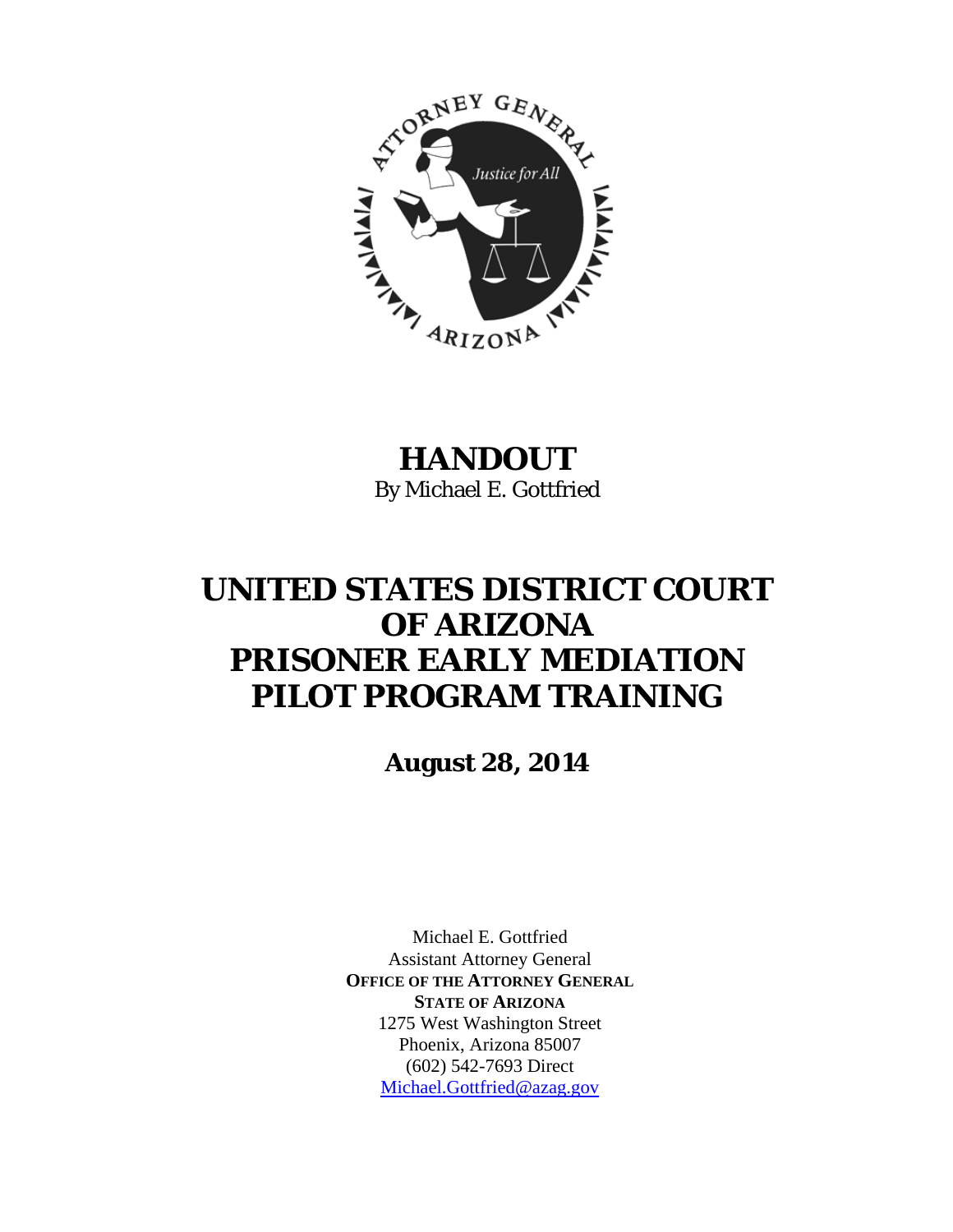# General Section 1983 Principles<sup>1</sup>

**Michael E. Gottfried, Arizona Assistant Attorney General** 

# **A. Enforcement of the U.S. Constitution and federal law**

Section 1983 provides:

Every person who, under color of any statute, ordinance, regulation, custom, or usage, of any State or Territory or the District of Columbia, subjects, or causes to be subjected, any citizen of the United States or other person within the jurisdiction thereof to the deprivation of any rights, privileges, or immunities secured by the Constitution and laws, shall be liable to the party injured in an action at law, suit in equity, or other proper proceeding for redress … .

42 U.S.C. § 1983.

# **B. Cause of action**

Courts have required plaintiffs to "plead that (1) the defendants acting under color of state law (2) deprived plaintiffs of rights secured by the Constitution or federal statutes." *Gibson v. United States*, 781 F.2d 1334, 1338 (9th Cir. 1986).

# **C. "Person" under § 1983**

States are not persons for purposes of § 1983. *See Arizonans for Official English v. Arizona*, 520 U.S. 43, 69 (1997); *Will v. Mich. Dep't of State Police*, 491 U.S. 58, 71 (1989).

State officials sued in their personal capacity are persons for purposes of § 1983. *See Hafer v. Melo*, 502 U.S. 21, 31 (1991).

"Personal-capacity suits seek to impose personal liability upon a government official for actions [the official] takes under color of state law." *Kentucky v. Graham*, 473 U.S. 159, 165 (1985). Liability in a personal-capacity suit can

 1 Derived from Kent Brintnall's "Section 1983 Outline" (2002), updated Jan. 2014.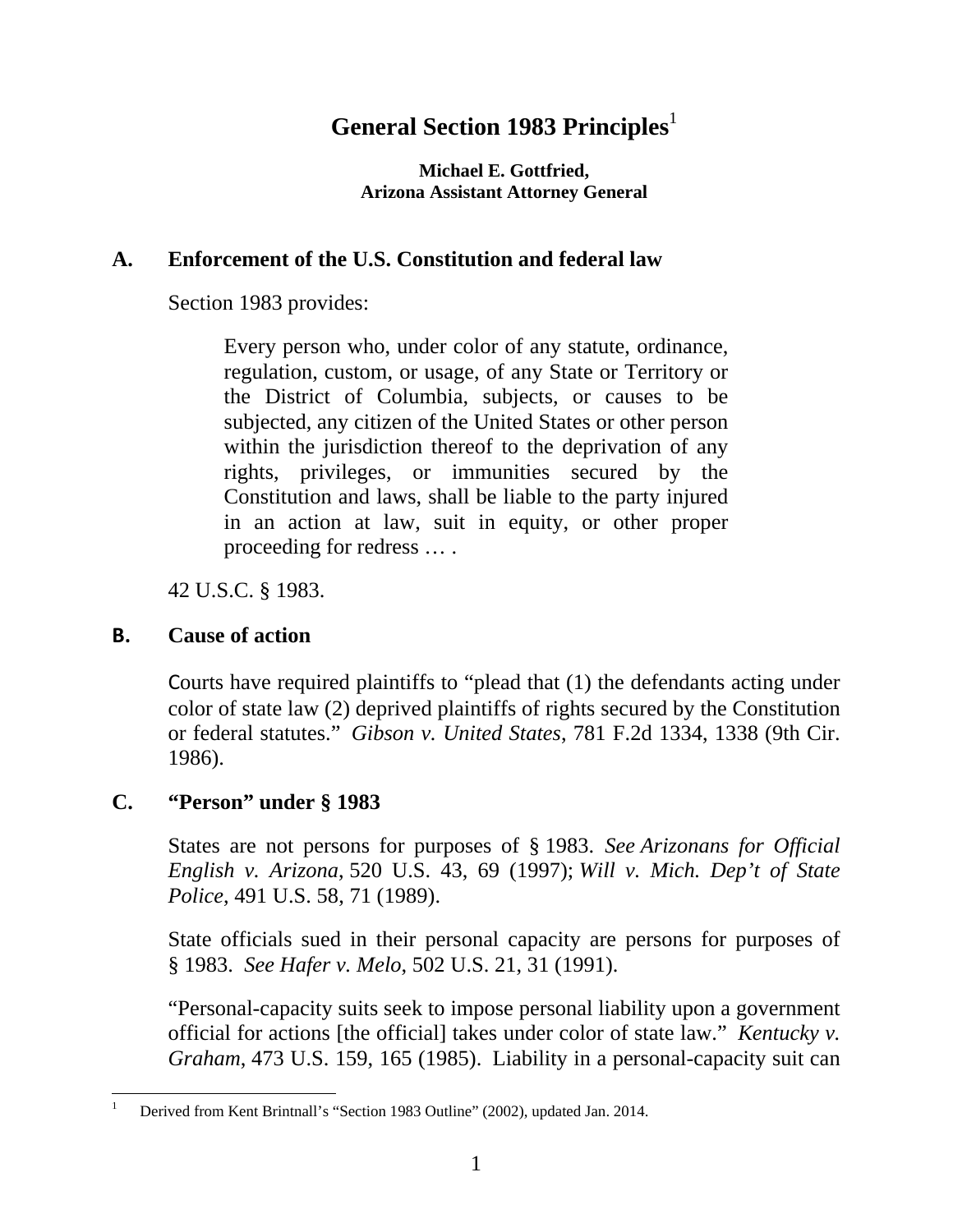be demonstrated by showing that the official caused the alleged constitutional injury. *See id.* at 166.

"[M]unicipalities and other local government units . . . [are] among those persons to whom § 1983 applies." *Monell v. Dep't of Soc. Servs.*, 436 U.S. 658, 690 (1978); *see also Samson v. City of Bainbridge Island*, 683 F.3d 1051, 1057 (9th Cir. 2012) ("A government entity may be held liable under 42 U.S.C. § 1983 if an 'action that is alleged to be unconstitutional implements or executes a policy statement, ordinance, regulation, or decision officially adopted and promulgated by that body's officers.'" (quoting *Monell*, 436 U.S. at 690)).

State officials sued in their official capacity for damages are not persons for purposes of § 1983. *See Arizonans for Official English v. Arizona*, 520 U.S. 43, 69 n.24 (1997).

State officials sued in their official capacity for injunctive relief, however, are persons for purposes of § 1983. *See Will*, 491 U.S. at 71 n.10.

*Holley v. Cal. Dep't of Corr.*, 599 F.3d 1108, 1111 (9th Cir. 2010) (treating suit against state officials in their official capacities as a suit against the state of California).

#### **D. "Under color of state law"**

A defendant has acted under color of state law where he or she has "exercised power 'possessed by virtue of state law and made possible only because the wrongdoer is clothed with the authority of state law.'" *West v. Atkins*, 487 U.S. 42, 49 (1988) (quoting *United States v. Classic*, 313 U.S. 299, 326 (1941)).

Even if the deprivation represents an abuse of authority or lies outside the authority of the official, if the official is acting within the scope of his or her employment, the person is still acting under color of state law. *Anderson v. Warner*, 451 F.3d 1063, 1068 (9th Cir. 2006).

However, "[i]f a government officer does not act within [the] scope of employment or under the color of state law, then that government officer acts as a private citizen." *See Van Ort v. Estate of Stanewich*, 92 F.3d 831, 835 (9th Cir. 1996) (finding no action under color of state law where a police officer returned to a home where a search had taken place the day before, forced his way in, and tortured the two people residing in the home).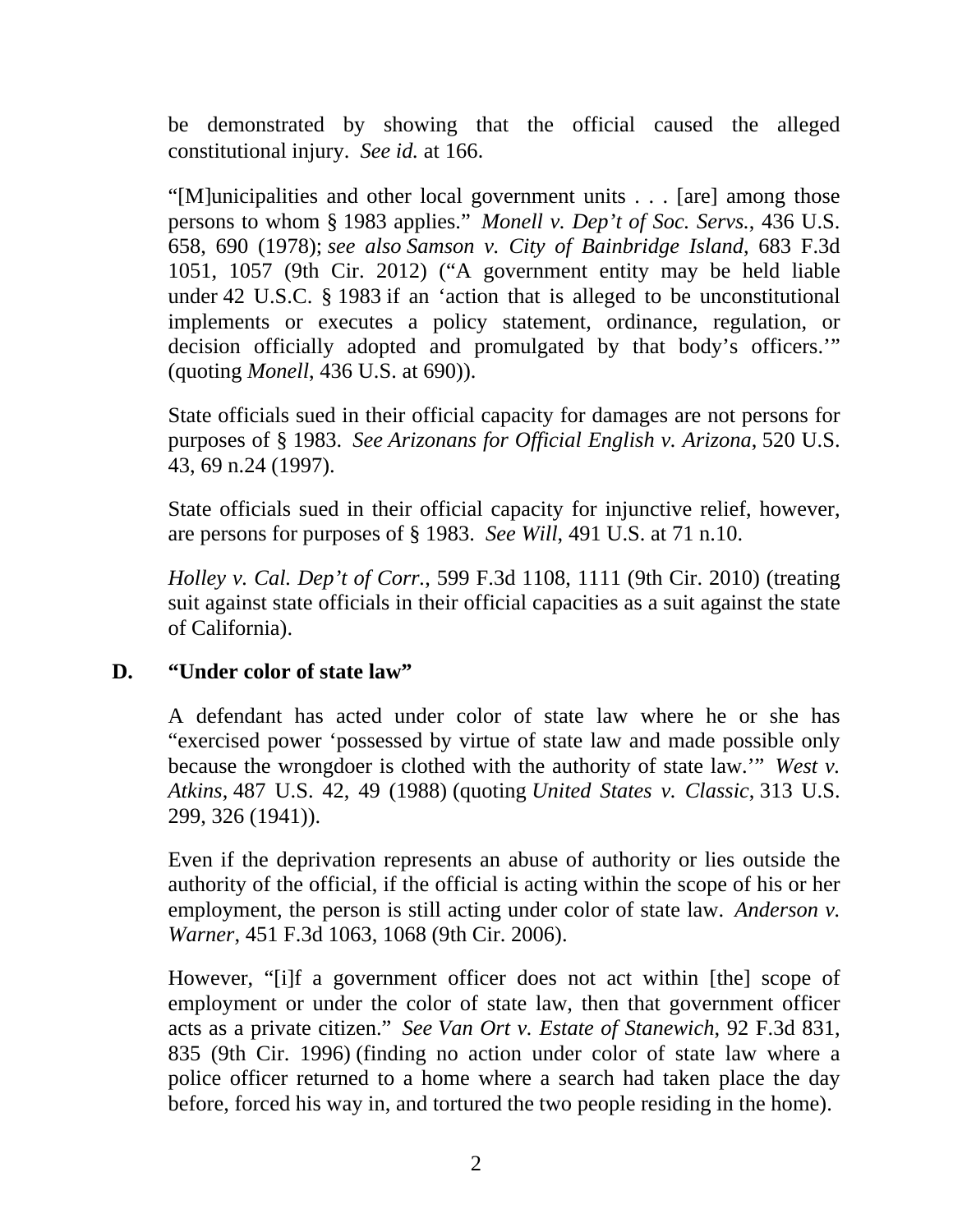Generally, employees of the state are acting under color of state law when acting in their official capacity. *See West v. Atkins*, 487 U.S. 42, 49 (1988); *Anderson v. Warner*, 451 F.3d 1063, 1068 (9th Cir. 2006).

Physicians who contract with prisons to provide medical services are acting under color of state law. *See West v. Atkins*, 487 U.S. 42, 53-54 (1988).

#### **E. Violations of state law**

Section 1983 does not provide a cause of action for violations of state law. *See Galen v. Cnty. of Los Angeles*, 477 F.3d 652, 662 (9th Cir. 2007).

#### **F. No vicarious liability**

"Because vicarious liability is inapplicable to *Bivens* and § 1983 suits, a plaintiff must plead that each Government-official defendant, through the official's own individual actions, has violated the Constitution." *Ashcroft v. Iqbal*, 556 U.S. 662, 676 (2009).

#### **G. Qualified Immunity**

"[G]overnment officials performing discretionary functions [are entitled to] a qualified immunity, shielding them from civil damages liability as long as their actions could reasonably have been thought consistent with the rights they are alleged to have violated." *Anderson v. Creighton*, 483 U.S. 635, 638 (1987).

The Supreme Court has set forth a two-part analysis for resolving government officials' qualified immunity claims. *See Saucier v. Katz*, 533 U.S. 194, 201 (2001), *overruled in part on other grounds by Pearson v. Callahan*, 555 U.S. 223, 236 (2009)*.* First, the court must consider whether the facts "[t]aken in the light most favorable to the party asserting the injury . . . show [that] the [defendant's] conduct violated a constitutional right[.]" *Saucier*, 533 U.S. at 201. Second, the court must determine whether the right was clearly established at the time of the alleged violation. *Saucier*, 533 U.S. at 201.

To be clearly established, "[t]he contours of the right must be sufficiently clear that a reasonable official would understand that what [the official] is doing violates that right." *Anderson v. Creighton*, 483 U.S. 635, 640 (1987).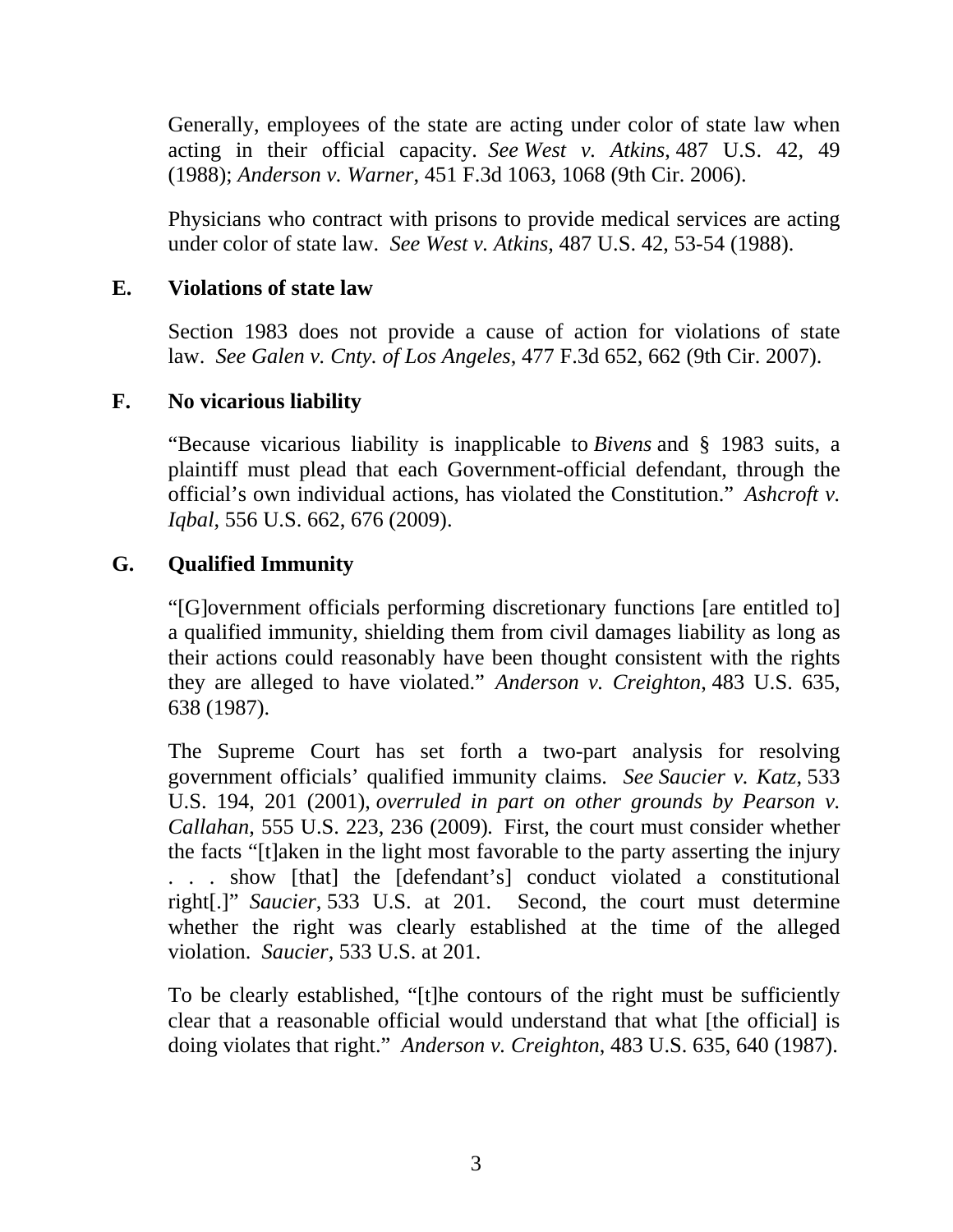#### **H. Eleventh Amendment Immunity**

The Eleventh Amendment to the United States Constitution states that "[t]he Judicial power of the United States shall not be construed to extend to any suit in law or equity, commenced or prosecuted against one of the United States by Citizens of another State, or by Citizens or Subjects of any Foreign State." U.S. Const. amend. XI. "The Amendment . . . enacts a sovereign immunity from suit, rather than a nonwaivable limit on the Federal Judiciary's subject-matter jurisdiction." *Idaho v. Coeur d'Alene Tribe of Idaho*, 521 U.S. 261, 267 (1997)*.*

"The Eleventh Amendment prohibits federal courts from hearing suits brought against an unconsenting state. Though its language might suggest otherwise, the Eleventh Amendment has long been construed to extend to suits brought against a state by its own citizens, as well as by citizens of other states." *Brooks v. Sulphur Springs Valley Elec. Coop.*, 951 F.2d 1050, 1053 (9th Cir. 1991)*.*

The Eleventh Amendment bars suits against state agencies, as well as those where the state itself is named as a defendant. *See P.R. Aqueduct & Sewer Auth. v. Metcalf & Eddy, Inc.*, 506 U.S. 139, 144 (1993).

The Eleventh Amendment also bars damages actions against state officials in their official capacity. *Flint v. Dennison*, 488 F.3d 816, 824-25 (9th Cir. 2007).

"The [E]leventh [A]mendment does not bar actions against cities and counties." *Greater L.A. Council on Deafness, Inc. v. Zolin*, 812 F.2d 1103, 1110 (9th Cir. 1987).

The doctrine of *Ex Parte Young*, 209 U.S. 123 (1908) *–* that the Eleventh Amendment does not bar suits for prospective declaratory or injunctive relief against state officials in their official capacity – is a well-recognized exception to the general prohibition of the Eleventh Amendment. *See Idaho v. Coeur d'Alene Tribe of Idaho*, 521 U.S. 261, 269 (1997).

States may waive their Eleventh Amendment immunity by making an unequivocal statement that they have consented to suit in federal court. *See Port Auth. Trans-Hudson Corp. v. Feeney*, 495 U.S. 299, 305-06 (1990).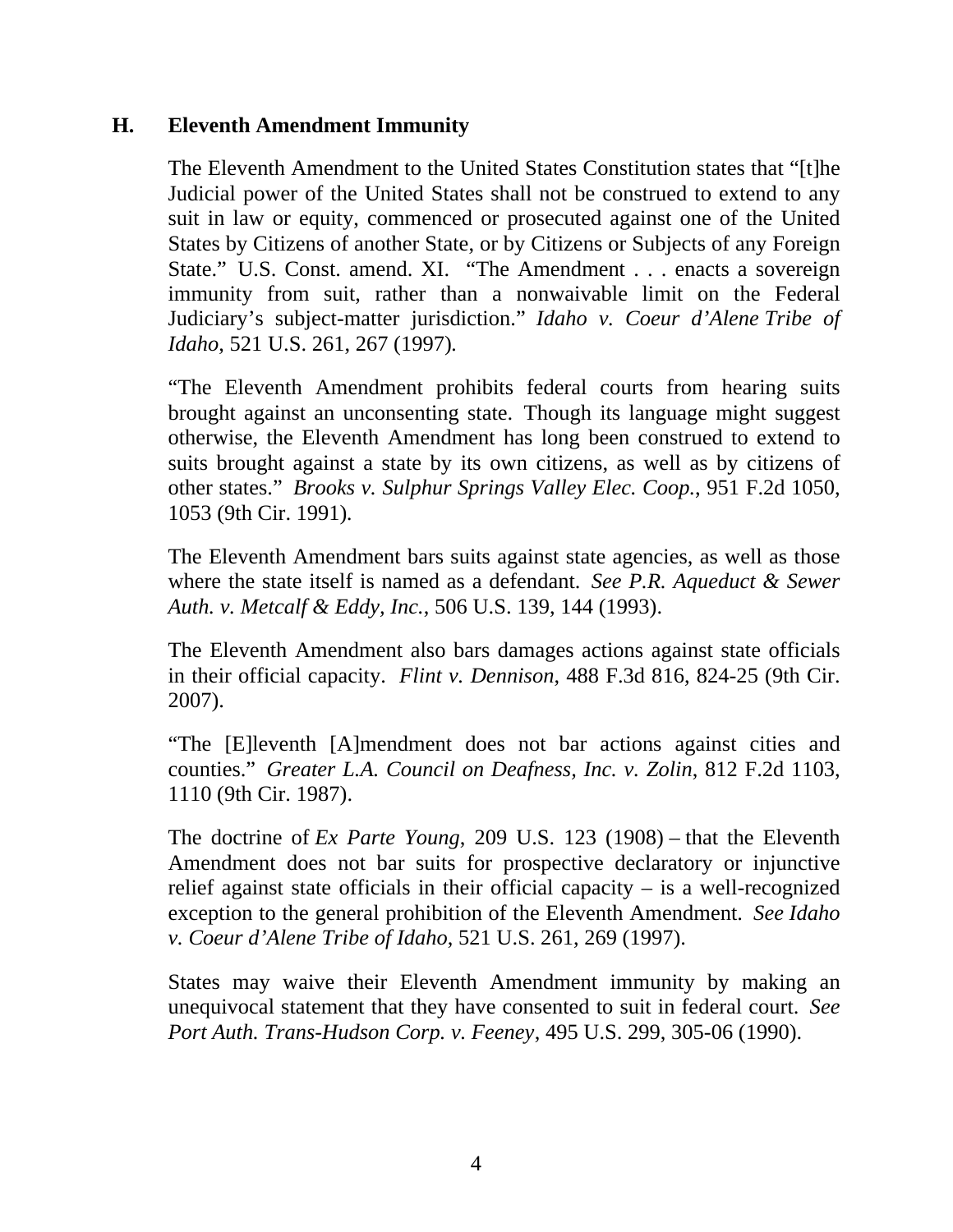A state's act of removing a lawsuit from state court to federal court waives its Eleventh Amendment immunity. *See Lapides v. Bd. of Regents*, 535 U.S. 613, 616 (2002).

#### **I. Damages**

"A plaintiff who establishes liability for deprivations of constitutional rights actionable under 42 U.S.C. § 1983 is entitled to recover compensatory damages for all injuries suffered as a consequence of those deprivations." *Borunda v*. *Richmond*, 885 F.2d 1384, 1389 (9th Cir. 1988).

Punitive damages are available under § 1983. *See Pac. Mut. Life Ins. Co. v. Haslip*, 499 U.S. 1, 17 (1991).

# **J. Statute of limitations**

Because § 1983 contains no specific statute of limitations, federal courts should borrow state statutes of limitations for personal injury actions in § 1983 suits. *See Wallace v. Kato*, 549 U.S. 384, 387 (2007).

Arizona: two years, *see Cholla Ready Mix, Inc. v. Civish*, 382 F.3d 969, 974 (9th Cir. 2004).

# **K. Prison Litigation Reform Act (42 U.S.C. § 1997e(d)) - Enacted 1996**

#### **Screening**

The court shall review, before docketing, if feasible or, in any event, as soon as practicable after docketing, a complaint in a civil action in which a prisoner seeks redress from a governmental entity or officer or employee of a governmental entity." 28 U.S.C. § 1915A(a).

# **Exhaustion of prison administrative remedies required**

Currently, under the Prison Litigation Reform Act, "[n]o action shall be brought with respect to prison conditions under . . . [42 U.S.C. § 1983], or any other Federal law, by a prisoner confined in any jail, prison, or other correctional facility until such administrative remedies as are available are exhausted." 42 U.S.C. § 1997e(a) (2013).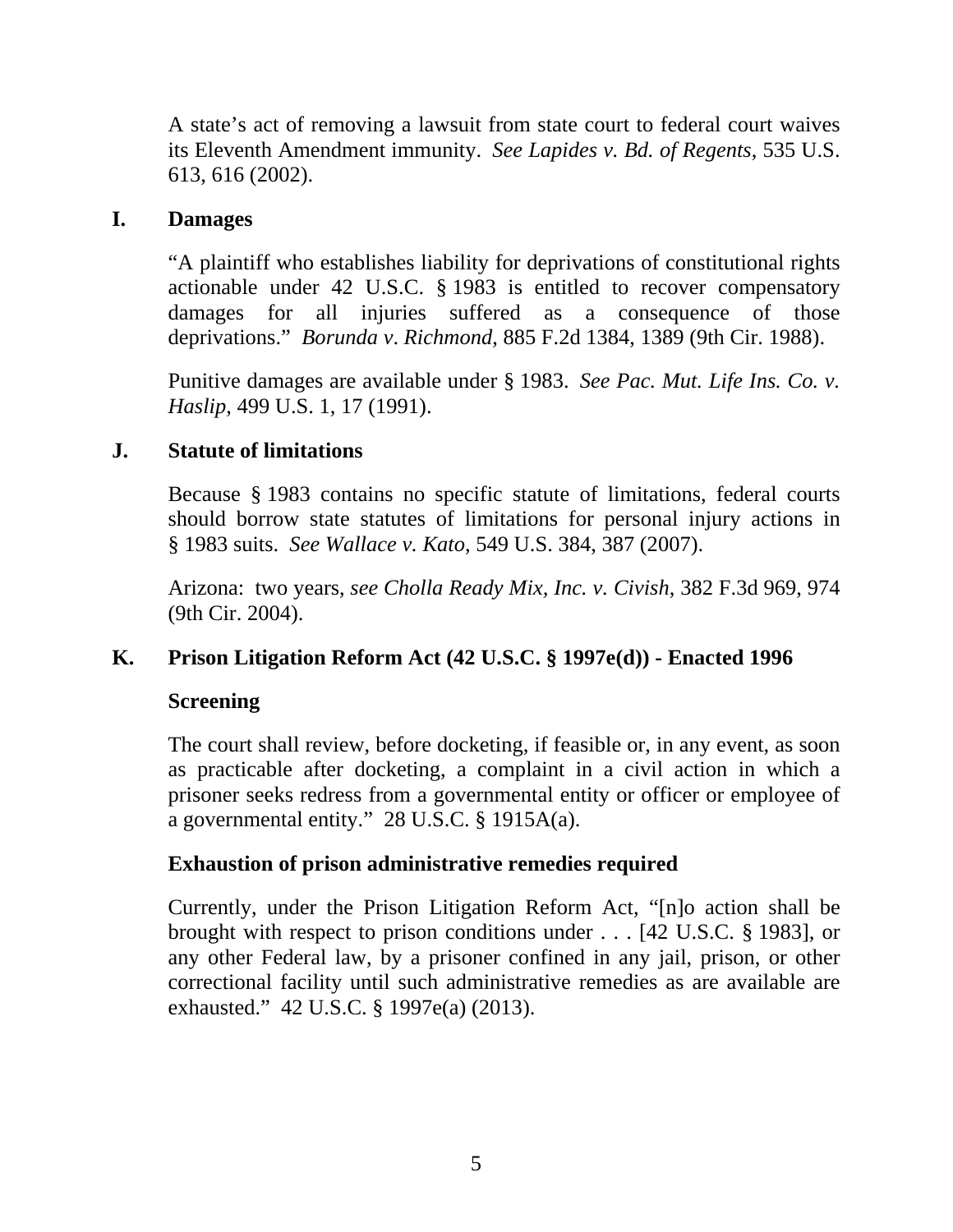#### **Attorneys' fees limited to no more than 150% damages**

*Dannenberg v. Valadez*, 338 F.3d 1070, 1073-75 (9th Cir. 2003) (holding that § 1997e(d), limiting defendants' liability for attorney's fees to 150 percent of any monetary judgment, is inapplicable where prisoner secures both monetary and injunctive relief).

#### **Injunctions limited and narrowly drawn**

The court shall not grant or approve any prospective relief unless the court finds that such relief is narrowly drawn, extends no further than necessary to correct the violation of the Federal right, and is the least intrusive means necessary to correct the violation of the Federal right. The court shall give substantial weight to any adverse impact on public safety or the operation of a criminal justice system caused by the relief. 18 U.S.C.  $\S 3626(a)(1)(A)$ (1997).

#### **L. Interests Protected by Due Process -** *Sandin v. Conner*

The procedural guarantees of the Fifth and Fourteenth Amendments' Due Process Clauses apply only when a constitutionally protected liberty or property interest is at stake. *See Ingraham v. Wright*, 430 U.S. 651, 672-73 (1977).

In *Sandin v. Conner*, 515 U.S. 472 (1995), the Supreme Court held that state law creates liberty interests deserving protection under the Fourteenth Amendment's Due Process Clause only when the deprivation in question (1) restrains the inmate's freedom in a manner not expected from his or her sentence and (2) "imposes atypical and significant hardship on the inmate in relation to the ordinary incidents of prison life." *Id.* at 483-84.

*Sandin* "refocused the test for determining the existence of a liberty interest away from the wording of prison regulations and toward an examination of the hardships caused by the prison's challenged action relative to 'the basic conditions' of life as a prisoner."

The Supreme Court has held that prisoners have a state-created liberty interest in avoiding assignment to a state's "Supermax" facility. *See Wilkinson v. Austin*, 545 U.S. 209, 223-24, 228 (2005).

When a prisoner is placed in administrative segregation, prison officials must, within a reasonable time after the prisoner's placement, conduct an